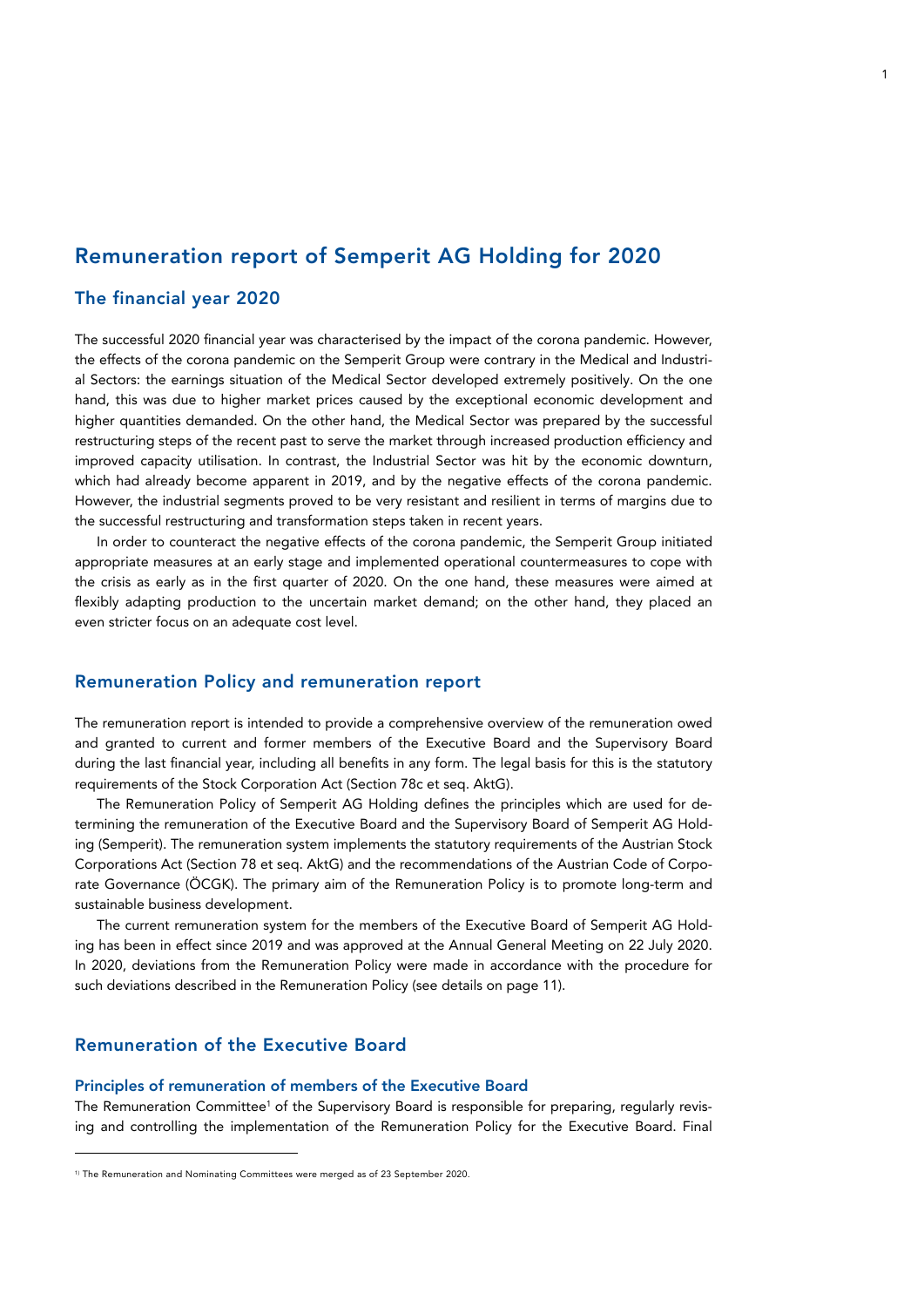determination of the Remuneration Policy is the responsibility of the entire Supervisory Board. If need be, the Committee and/or the Supervisory Board will be supported by an external remuneration advisor. To avoid conflicts of interest it is ensured that the advisor who may be used does not advise the Executive Board on remuneration issues at the same time.

The tasks and activities of the Executive Board members, the situation of the company and the customary levels of remuneration are taken into consideration when fixing the remuneration of the Executive Board. Work experience and responsibility of the Executive Board members, as well as the scope and complexity of their work will be taken into account. A horizontal remuneration comparison to other Austrian and German industrial enterprises ensures that the remuneration of the Executive Board is competitive and in conformity with the market and will attract, motivate and bind the most qualified Executive Board members to the company. In addition, the remuneration and employment condition of the company's employees will be taken into account to put the remuneration of the Executive Board in context with the company's remuneration structure.

Executive Board members are employed on local Austrian conditions. Thus, remuneration components are fixed in euros (gross). The Executive Board members' employment contracts are concluded with Semperit AG Holding and subject to Austrian law.

## Components and structure of remuneration

The remuneration of Executive Board members is comprised of performance-independent and performance-dependent components which are as follows:

| <b>Remuneration components</b>                                       | Description of major parameters                                                                                                                                                                                                                       |  |  |  |  |
|----------------------------------------------------------------------|-------------------------------------------------------------------------------------------------------------------------------------------------------------------------------------------------------------------------------------------------------|--|--|--|--|
| Performance-independent remuneration                                 |                                                                                                                                                                                                                                                       |  |  |  |  |
| Base remuneration                                                    | Fixed salary at a competitive level taking into account<br>responsibility and activities of each Executive Board member                                                                                                                               |  |  |  |  |
| Remuneration in kind<br>and other benefits                           | Company car, insurance premiums, official lodging if applicable                                                                                                                                                                                       |  |  |  |  |
| Pension contributions                                                | Defined pensions are paid via an external pension fund                                                                                                                                                                                                |  |  |  |  |
| Performance-dependent remuneration                                   |                                                                                                                                                                                                                                                       |  |  |  |  |
| Short-term variable performance bonus<br>(Short-Term Incentive, STI) | Performance assessment based on financial and non-financial<br>criteria over an assessment period of one year<br>Financial criteria: EBITDA and ROCE<br>Non-financial targets: overall performance and individual<br>performance (modifier of +/-20%) |  |  |  |  |
| Long-term variable performance bonus<br>(Long-Term Incentive, LTI)   | Performance assessment based on financial criteria over an as-<br>sessment period of several years<br>Financial criteria: ROCE, earnings after tax and relative<br>TSR                                                                                |  |  |  |  |
| Special grants and bonuses                                           | May be granted in the case of extraordinary achievements which<br>have a future-oriented benefit for the company, and signing<br>bonuses and retention bonuses                                                                                        |  |  |  |  |

## Overview of remuneration components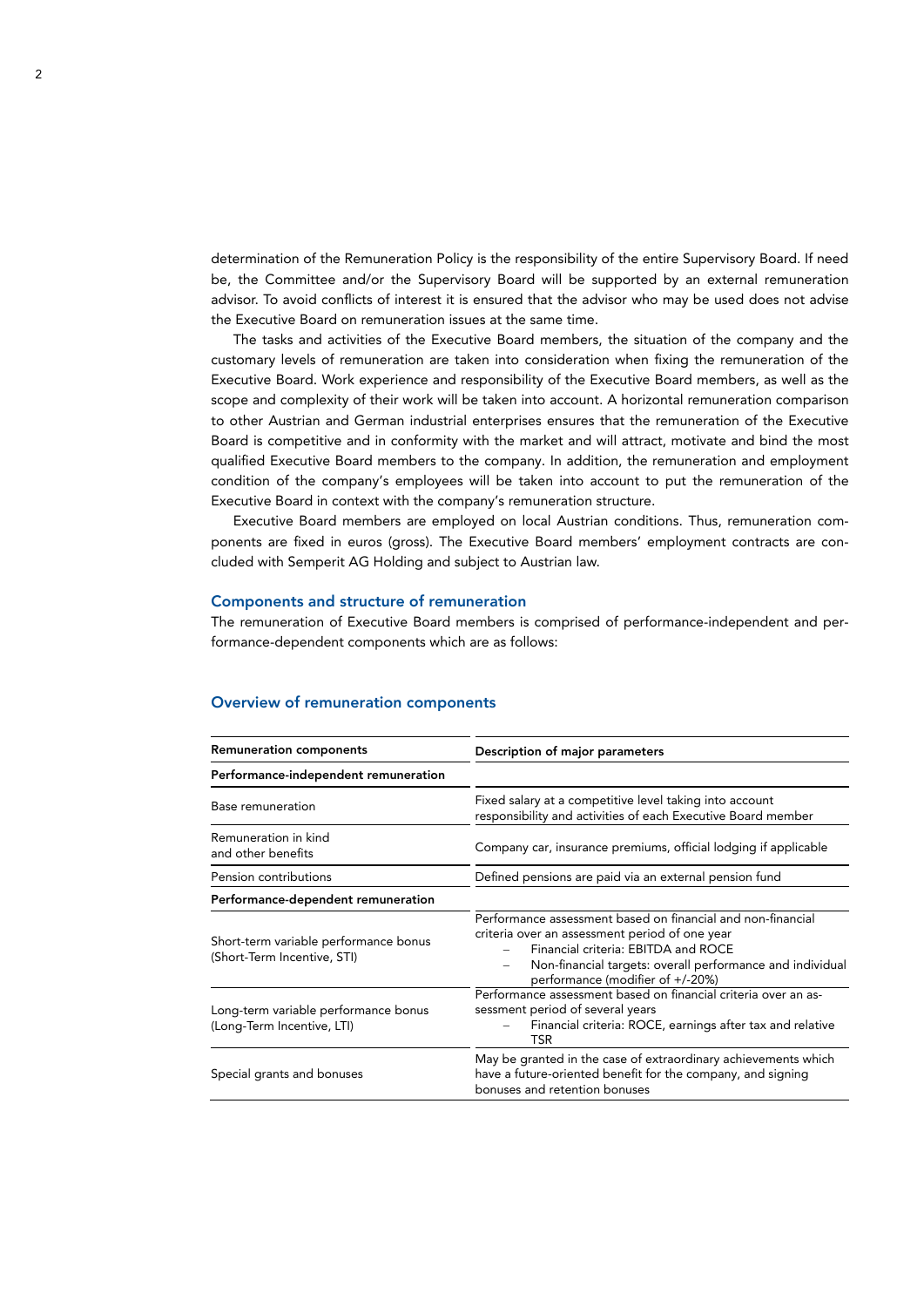| Percentage of remuneration components in<br>target remuneration in % | <b>Executive Board</b><br>chairperson | <b>Executive Board</b><br>member |
|----------------------------------------------------------------------|---------------------------------------|----------------------------------|
| Base salary                                                          | 40-55%                                | 40-55%                           |
| STI                                                                  | 20-35%                                | 20-35%                           |
| LTI.                                                                 | 20-40%                                | 20-35%                           |

The components of the target remuneration (exclusive of remuneration in kind and other benefits, pension contributions or special grants or bonuses, if any) account for the following percentages:

The relative percentages of existing contracts with Executive Board members are within the above-stated ranges. At the same time, they serve as a benchmark for the conclusion of future contracts with Executive Board members.

The long-term variable performance bonus promotes a medium-term and long-term increase in value as well as a successful implementation of the corporate strategy of Semperit AG Holding. In addition, the LTI also takes into consideration the relative total shareholder return (TSR), i.e., the shareholder return from share price development and dividend in relation to the selected companies of the ATX Prime and the MDAX. This serves the purpose of aligning the targets of Executive Board members with interests of shareholders and other stakeholders.

Due to consideration of the relative TSR, Executive Board members are granted share-based remuneration. For the rest, the focus of the variable remuneration components is more on internal performance indicators which concern the company's business results. The reason is that the stock market price of the company's shares is sometimes strongly affected by exogenous factors such as the development of interest rates or bull and bear phases of the capital market and is thus only of limited use as a benchmark for assessing the Executive Board's performance.

With regard to C-Rule 27 of the Austrian Code of Corporate Governance, the Remuneration Policy provides that the company may claim back variable remuneration components if it turns out that they were paid on the basis of obviously false data (clawback).

#### Base salary

The base salary consists of a fixed annual salary which is paid in 14 equal instalments. These payments cover all overtime, travel times and all work done beyond the normal working hours applying to employees of the company. They also cover offices on corporate bodies of the group.

The base salary is a fixed competitive payment which incentivises Executive Board members to act for the welfare of the company in compliance with shareholder interests, employee interests and public interests.

## Short-Term Incentive (STI)

The STI is based on the company's results in the past financial year and depends on the financial key performance indicators of consolidated EBITDA and consolidated ROCE as well as on non-financial criteria.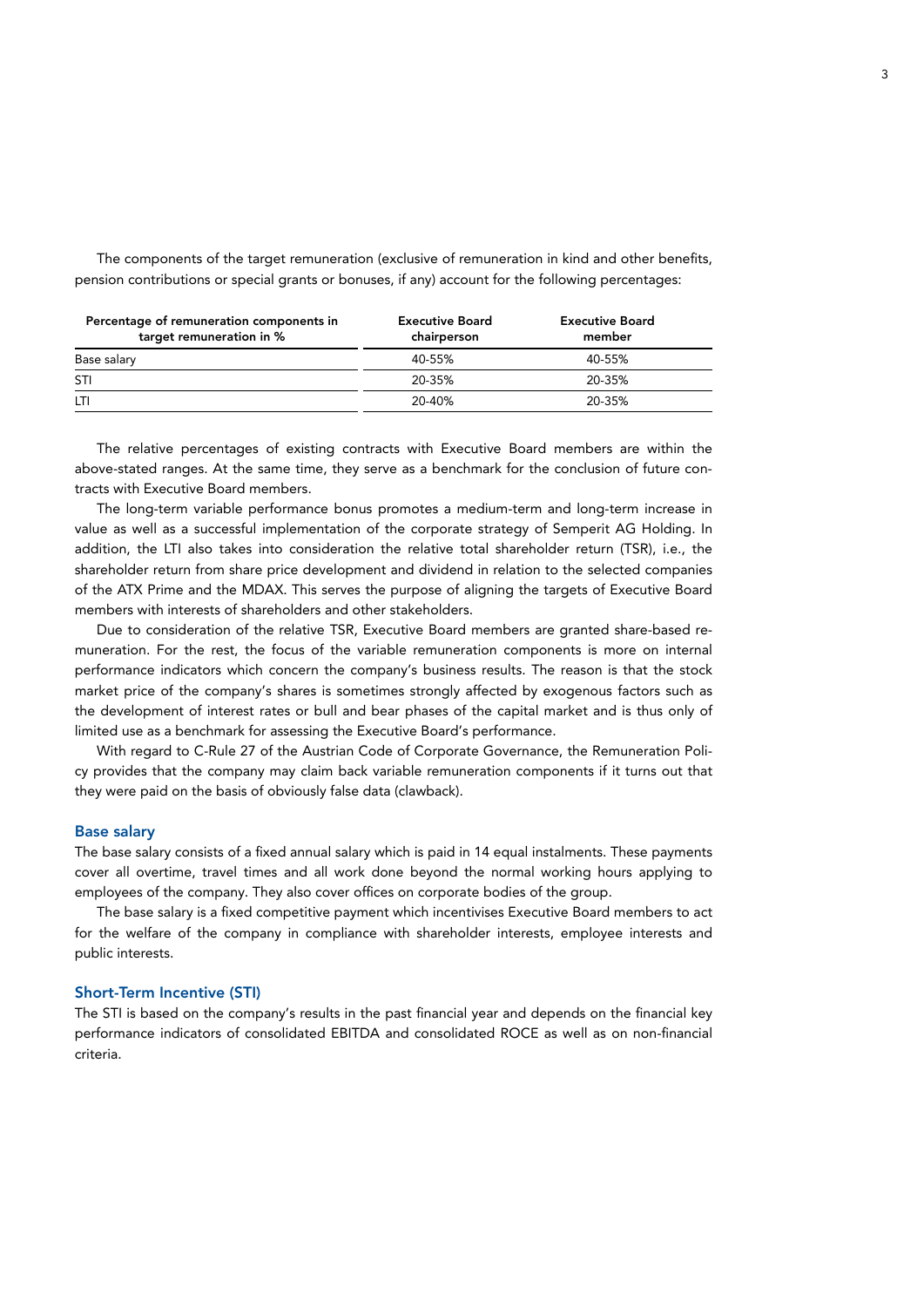#### Overview of STI performance criteria

|                       |                             | Financial                            | Non-financial |
|-----------------------|-----------------------------|--------------------------------------|---------------|
| Performance criterion | <b>EBITDA</b><br>(absolute) | Return on Capital<br>Employed (ROCE) | Modifier      |
| Weighting             | 70%                         | 30%                                  | $0.8 - 1.2$   |

The Remuneration Committee of the Supervisory Board generally defines target values as well as upper and lower limits for financial performance criteria for the assessment period (i.e., the current financial year), which apply to all Executive Board members equally, in general by 31 January of every financial year. The target value may be defined by following the approved budget for the relevant year, among other methods. The actual target achievement rates will then be calculated on the basis of the audited IFRS consolidated financial statements after the end of the respective financial year.

#### Target achievement rates - STI

| Performance             | <b>Target achievement</b><br>rates |
|-------------------------|------------------------------------|
| Upper limit             | 150%                               |
| Target value            | 100%                               |
| Lower limit             | 50%                                |
| Lower limit not reached | 0%                                 |

If the EBITDA or the ROCE achieved in the relevant financial year is exactly equal to the lower limit, the target achievement rate will be 50% ("floor"). If the upper limit is reached or exceeded, the target achievement rate will be 150% ("cap"). The target achievement rates in between are linear (linear interpolation). If the lower limit is not reached, the target achievement rate will be 0%. Thus, the bonus share for the relevant performance criterion and the short-term variable performance bonus (STI) as a whole may be skipped completely.

 $\overline{\phantom{a}}$ 

## STI entitlement calculation overview



In the case of extraordinary performance, which is not reflected in the financial criteria, the Remuneration Committee may increase the bonus that results from the achievement of the financial performance criteria by a maximum of 20% by applying a modifier or reduce the same by a maximum of 20% in the case that performance is below expectations. Normally, a modifier of 1.0 will be applied. The basis for assessing non-financial performance is, on the one hand, the collective performance of the entire Executive Board and, on the other hand, the individual performance of each Executive Board member. This may, for example, be the achievement of important strategic corporate goals and the realisation of key projects.

The amount of the STI target value bonus is defined individually for each Executive Board member in his or her employment contract. The STI bonus is limited to 150% of the target value bonus and cannot be exceeded, not even by applying the modifier. The amount of the payment will be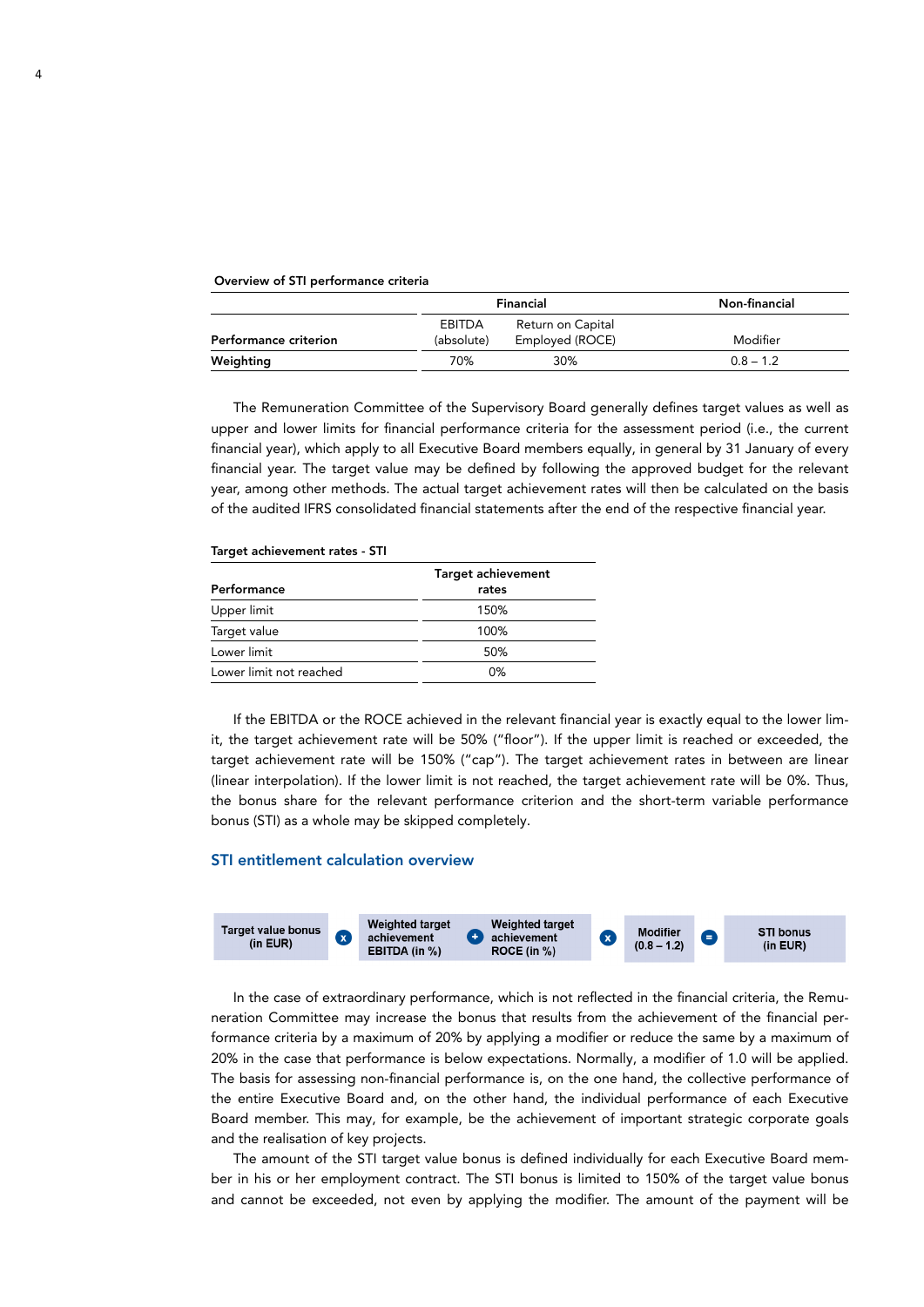calculated by 30 June of the financial year following the end of the assessment period and will then be paid in seven equal instalments in the months July to December (including a special payment in December).

Taking into account two financial and one non-financial target key performance indicators ensures a comprehensive and balanced assessment of the Executive Board members' performance. The financial target key performance indicators take into account both the development of profitability and of efficiency. By using EBITDA with a weighting of 70% the focus is on the development of earning power. In addition, ROCE with a weighting of 30% takes into account the efficiency of capital employment.

Under special circumstances (particularly in a period of corporate restructuring) the Supervisory Board's Remuneration Committee may replace the two financial performance criteria by alternative performance criteria, such as free cash flow or EBITDA or EBIT margin, by 31 January of the current financial year. The weightings of the two criteria may also be adjusted in the course of that change. This is supposed to enable management to focus on generating free cash flows in critical phases in compliance with the development of profitability.

## Long-Term Incentive (LTI)

The LTI is a performance-based remuneration component with an assessment period of several years which is supposed to bring about a long-term incentive effect. The LTI is granted on a rolling basis, i.e., in annual tranches with assessment periods of three years each. Only financial performance criteria, i.e., average consolidated earnings after tax (i.e., earnings after tax in the IFRS consolidated financial statement), the average consolidated ROCE and the company's capital market performance in relation to selected comparable enterprises (relative TSR), are considered.

|                              |                                       | Financial                            |                                               |  |
|------------------------------|---------------------------------------|--------------------------------------|-----------------------------------------------|--|
| <b>Performance criterion</b> | Consolidated<br>earnings after<br>tax | Return on Capital<br>Employed (ROCE) | Relative total<br>shareholder<br>return (TSR) |  |
| Weighting                    | 40%                                   | 40%                                  | 20%                                           |  |

#### LTI performance criteria overview

The Remuneration Committee of the Supervisory Board defines the target values as well as lower and upper limits for the financial LTI performance criteria, average consolidated net profit (i.e., earnings after tax in the IFRS consolidated financial statements) and average consolidated ROCE for the assessment period (average value of the current financial year and the next two financial years), which shall apply to all Executive Board members, by 31 January of the financial year.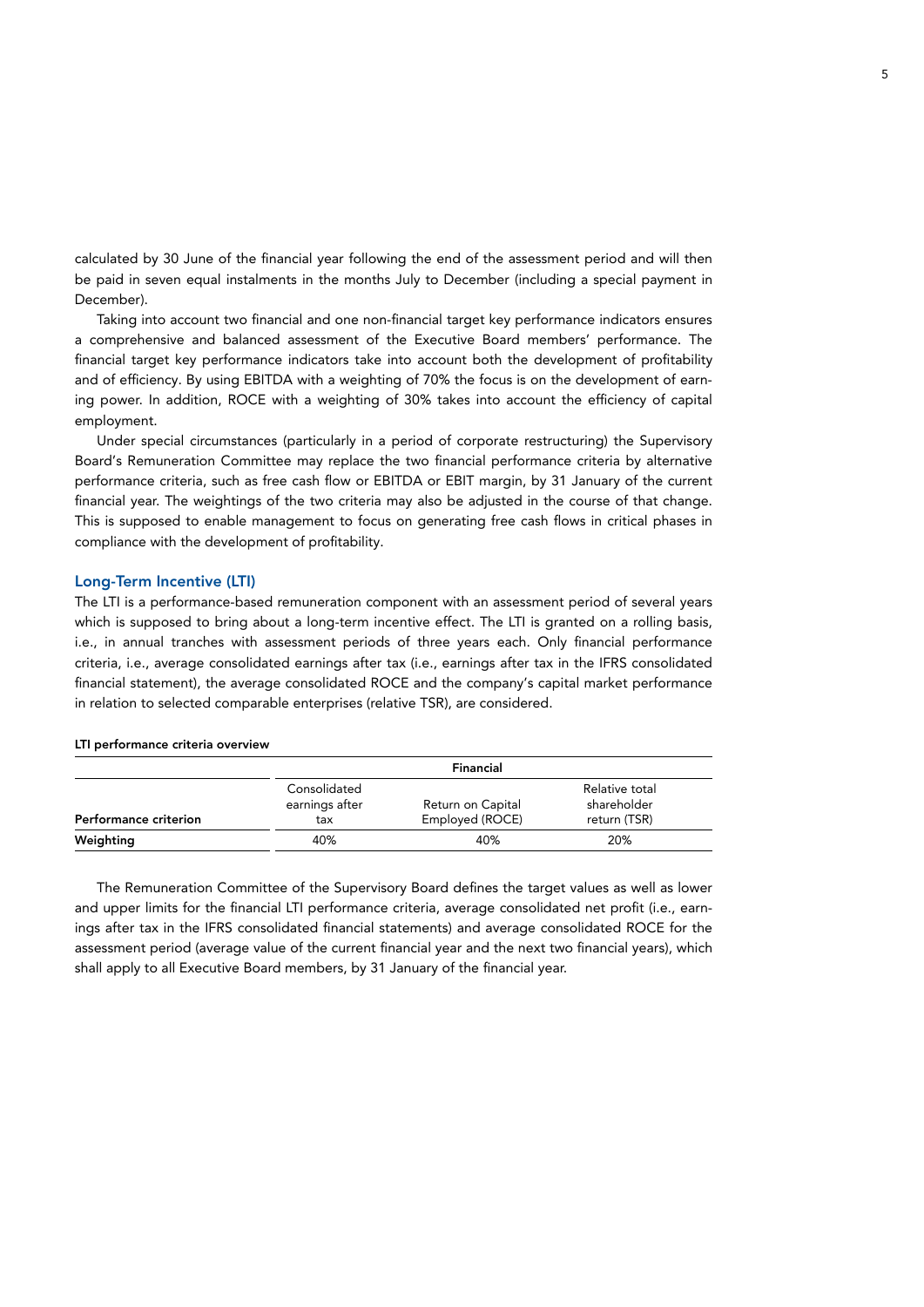#### LTI entitlement calculation overview



Incentivising Executive Board members in a uniform manner simplifies the joint strategic objective of all Executive Board members and the integration of newly appointed Executive Board members which serves sustainable success of the business. When defining LTI targets, internal sources such as corporate planning and, where appropriate, also external sources such as expectations of analysts or historical performance of comparable enterprises are used. This is intended to create a target that is ambitious compared to competitors, which supports the long-term competitiveness of Semperit AG Holding. The target achievement rate will then be calculated on the basis of the audited IFRS consolidated financial statements of the financial years of the assessment period. In contrast to the STI, the LTI target achievement rate is 200% ("cap") when reaching the upper limit.

| Performance             | <b>Target achievement</b><br>rate |
|-------------------------|-----------------------------------|
| Upper limit             | 200%                              |
| Target value            | 100%                              |
| Lower limit             | 50%                               |
| Lower limit not reached | 0%                                |

Target achievement rates - LTI

Accordingly, the bonus share for the relevant performance criterion and the long-term variable performance bonus as a whole may be skipped completely.

To assess the target achievement rate of the relative TSR, the TSR performance of Semperit AG Holding is compared with the performance of all ATX Prime and MDAX companies (each exclusive of banks, insurance companies and real estate companies). If the TSR of Semperit AG Holding equals the 50th percentile (median) of the peer group, the target achievement rate will be 100%. The 25th percentile is defined as the lower limit with a target achievement rate of 50% and the 90th percentile is defined as the upper limit with a target achievement rate of 200%. If the TSR of Semperit AG Holding is below the 25th percentile, the target achievement rate is 0%. Between the 25th percentile and the 50th percentile and between the 50th percentile and the 90th percentile the TSR target achievement rates are linear (linear interpolation).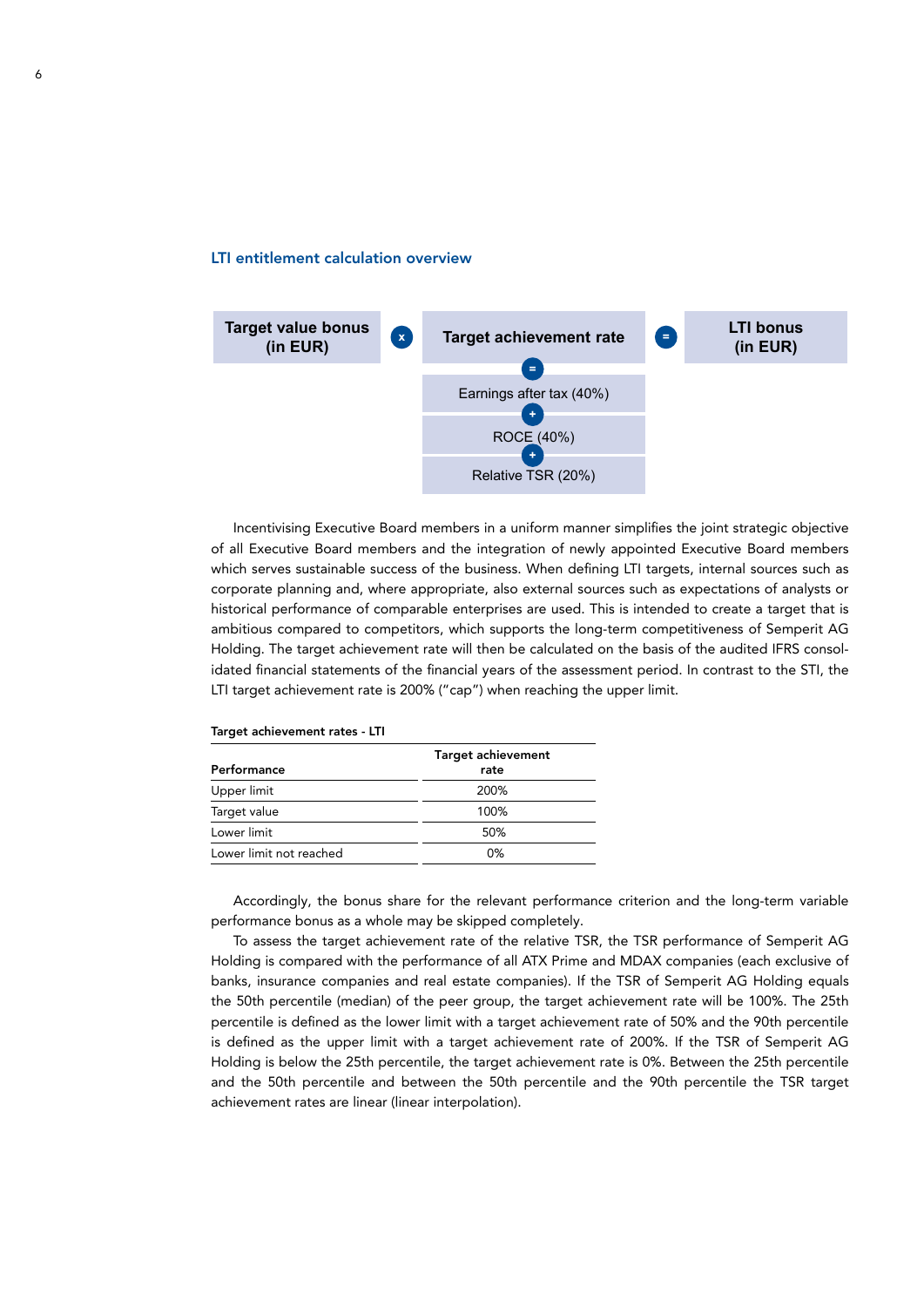

#### Target achievement curve – relative TSR

In addition to the relative TSR, the use of the average ROCE and the average earnings after tax (i.e., earnings after tax in the IFRS consolidated financial statements), each for a period of three years, takes into account both the profitability and the earnings development in the long-term variable performance bonus. While the ROCE is used to focus on efficient long-term employment of capital, earnings after tax, as the basis for distribution of dividends, is used to strongly design remuneration according to shareholder interests. Normally, the target values and the upper and lower limits of the ROCE are not identical for the STI and the LTI. By using the ROCE in both remuneration components, the focus is on efficient employment of capital.

The LTI is granted in yearly tranches which have an assessment period of three years. Here, the target values and the upper and lower limits for the three financial performance criteria always refer to the mean of the three years of the assessment period. An LTI target value bonus applies to each tranche, the amount of which is defined for each Executive Board member individually in his or her employment contract. The tranches are generally accrued over the 3-year assessment period by forming the corresponding provisions, unless the entitlement vests earlier. The formation of provisions is based on the best possible estimate of the degree of LTI target achievement of the respective tranche.

The tranche model used for the LTI is intended to promote long-term strategic development of the company. When it comes to defining the LTI this model ensures that the performance of the company after the end of the term of office of an Executive Board member is taken into account as well. In this way Executive Board members are incentivised to sustainably invest in the company also at the end of their terms of office. In addition, it also helps to offset the effects of cyclical fluctuations in results on the LTI.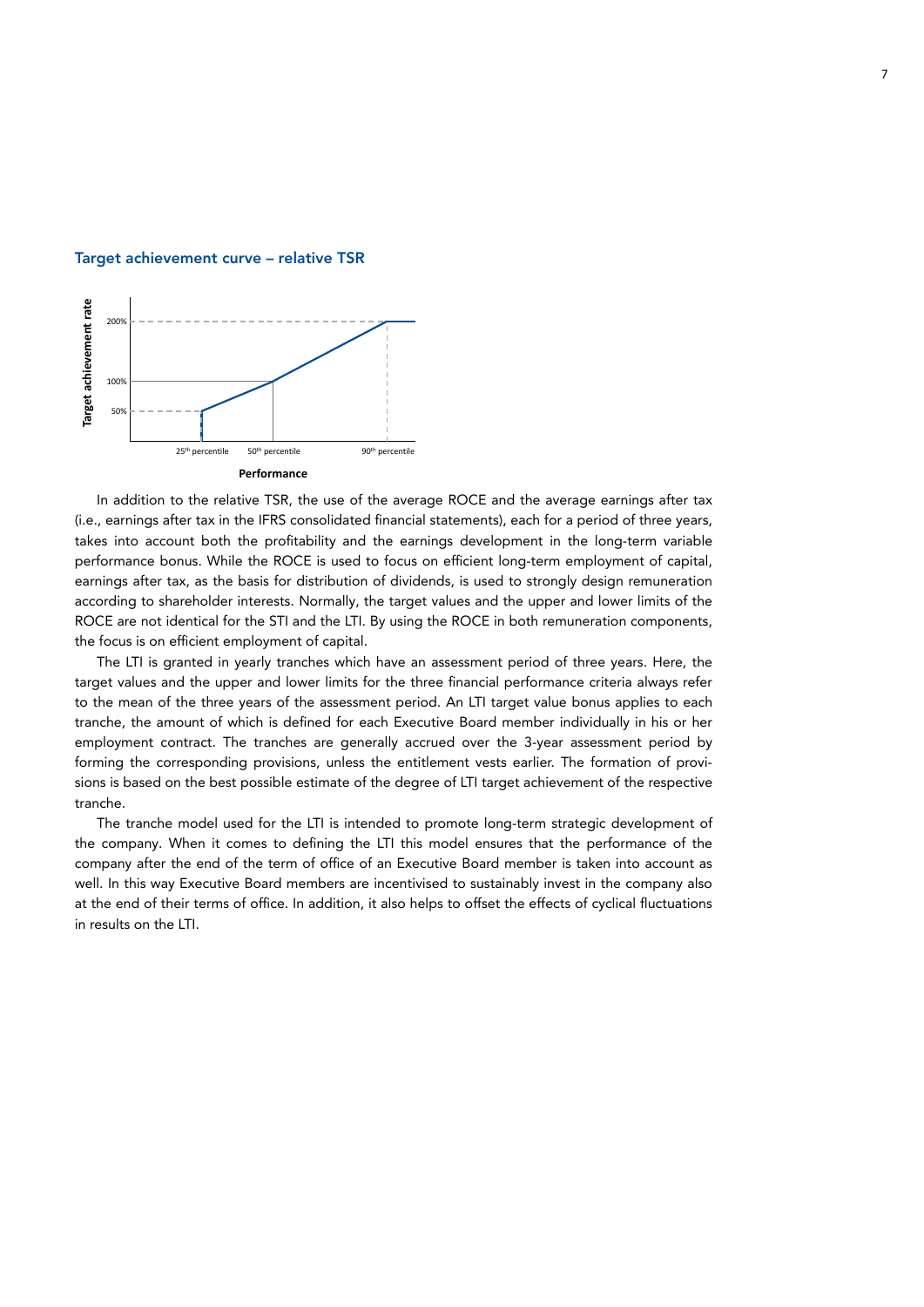

The payment amount of the LTI tranche will be calculated by 30 June of the financial year following the end of the assessment period for an LTI tranche and will then be paid in seven equal instalments in the months July to December (including a special payment in December). If the Executive Board member resigns from his or her office before the end of the term for which s/he was appointed or if s/he is dismissed for important reasons (cause) as defined in Section 75 AktG, all claims to LTI payments for all tranches granted during the current contract period for which the assessment period has not expired yet shall be forfeited. LTI tranches which were granted in earlier contract terms of the Executive Board member shall be paid when a target achievement rate above the lower limit is achieved.

## Special grants and bonuses

The Remuneration Committee reserves the right to grant special bonuses for special work or achievements in addition to the mentioned variable performance bonuses, provided that the company has derived a future-oriented benefit from such special work or achievements. Special bonuses are intended to motivate Executive Board members to manage the company sustainably and on a longterm basis.

Granting signing bonuses and retention bonuses to Executive Board members is permitted. This may be necessary to attract top qualified Executive Board members and to bind them to the company.

In special cases change-of-control clauses may be agreed as well.

#### Pension fund

Semperit AG Holding pays contributions for Executive Board members employed by it into an external pension fund. The amount of those payments is defined individually for each Executive Board member in his or her employment contract and is between 5% and 15% of the annual base salary. Normally, no early retirement schemes apply.

### Remuneration in kind and other benefits

The company may take out a directors and officers (D&O) insurance, accident insurance and any other insurance necessary for the activities as an Executive Board member, such as a legal expenses insurance or a foreign travel health insurance. The company may provide Executive Board members with a company car. In addition, Executive Board members may be reimbursed reasonable business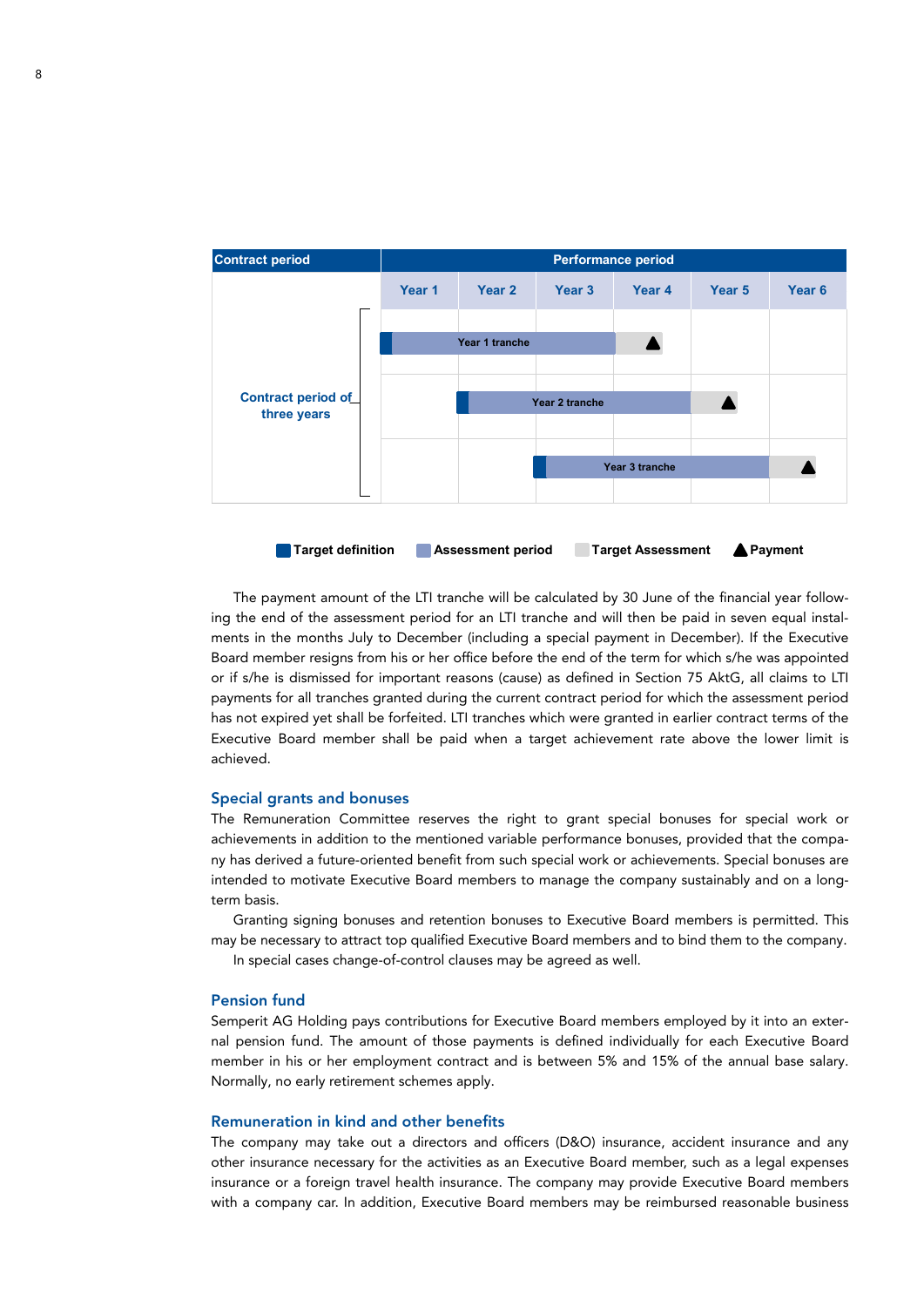expenses incurred in connection with their work as an Executive Board member and travel expenses. Executive Board members enjoy health, pension and accident insurance cover with an Austrian social security institution. Social security contribution costs are split between Executive Board members and the company according to the statutory key and the company pays a contribution prescribed by law to a severance payment and pension fund. In the case of the death of an Executive Board member the company may grant the widow or the children of the deceased a death benefit.

#### Derogation from Remuneration Policy in extraordinary circumstances

In extraordinary circumstances the Remuneration Committee or the Supervisory Board may temporarily derogate from this Remuneration Policy in accordance with Section 78a (8) AktG to ensure the company's long-term development and/or profitability.

If the office of an Executive Board member is assumed by a Supervisory Board member on an interim basis, the variable remuneration components and the proportion between the base salary and variable remuneration components may be defined in a different manner to incentivise the Executive Board member who has been delegated by the Supervisory Board in a manner that is appropriate for the situation.

In addition, in extraordinary circumstances which are a special challenge for the entire economy or specifically for the company, other short-term and long-term performance bonuses may be defined on a temporary basis to attract and/or keep particularly suitable Executive Board members and to motivate them accordingly by means of remuneration incentives.

#### Term of office of Executive Board members

The term of office of an Executive Board member is normally limited to approximately three years; in exceptional cases a term of office of up to five years may be agreed. Re-appointments are permitted. To guarantee continuity on the Executive Board the Supervisory Board ensures that the majority of contracts of Executive Board members will not end on the same date.

### Termination of the office of an Executive Board member

The Executive Board members' employment contracts are concluded for limited periods of time. They may only be terminated for important reason (cause), in particular those of Section 27 of the Austrian Employees Act (AngG), with no notice period having to be observed. In the case of permanent occupational disability or if an illness continues for more than six months, the employment relationship may be terminated also during the term of the contract by either of the parties by giving three months' written notice as of 30 June or 31 December of any year.

In the case of early termination of an appointment to the Executive Board by the company for any of the reasons that are stated in Section 75 AktG or in the case of resignation from office for no important reason and without the Supervisory Board's consent also the employment contract shall end.

If severance pay was agreed with Executive Board members in the case of early termination for no important reason, such severance pay must not exceed the annual base salary plus the maximum STI for a maximum of two years or a shorter residual term of contract, if applicable.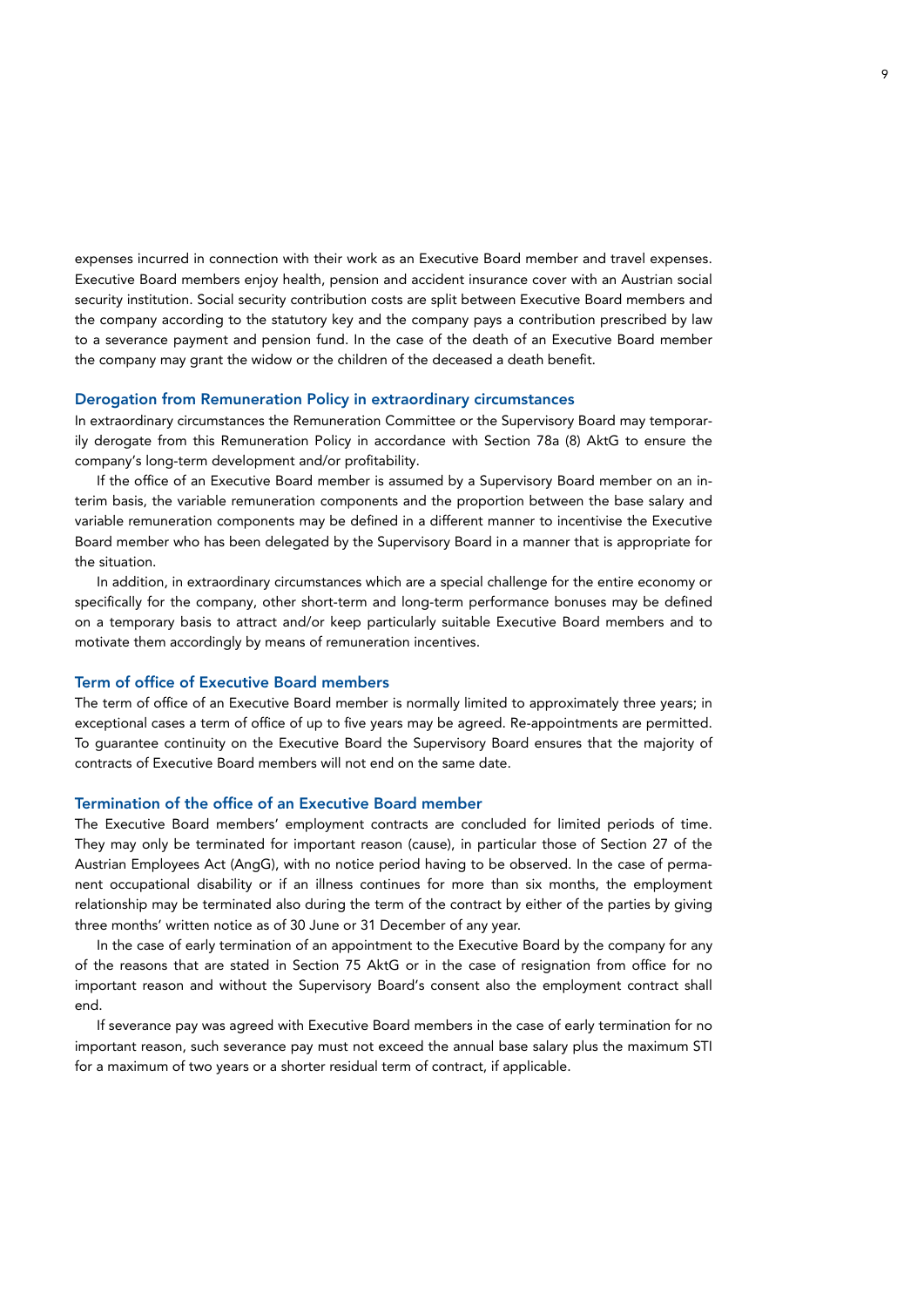## Overview of total remuneration of the Executive Board

The remuneration granted and owed to the Executive Board members for 2020 amounts to EUR 4,458 thousand. The following table shows the remuneration owed and granted in accordance with the legal requirements of the Stock Corporation Act (Section 78 et seq. AktG) and the recommendations of the Austrian Corporate Governance Code.

 $\sim$ 

### Granted and owed remuneration of the Executive Board members

|                                                            | Martin<br>Füllenbach | Gabriele<br>Schallegger | Kristian Brok | Felix<br>Fremerey | Frank<br>Gumbinger | Petra<br>Preining | Total          |
|------------------------------------------------------------|----------------------|-------------------------|---------------|-------------------|--------------------|-------------------|----------------|
| in EUR thousand                                            | 2020                 | 2020                    | 2020          | 2020              | 2020               | 2020              | 2020           |
| Performance-independent                                    | 615                  | 94                      | 482           | 404               | 282                | 262               | 2,140          |
| Base salary                                                | 550                  | 84                      | 430           | 367               | 249                | 262               | 1,942          |
| Remuneration in kind                                       | 9                    | $\overline{2}$          | 9             | 37                | 6                  | $\mathbf{0}$      | 63             |
| Contributions to<br>intercorporate pension fund            | 55                   | 8                       | 43            | 0                 | 27                 | 0                 | 133            |
| Other insurance benefits                                   | $\mathbf{1}$         | $\overline{0}$          | $\mathbf{0}$  | $\mathbf{0}$      | $\overline{0}$     | $\mathbf 0$       | 2              |
| Performance-dependent                                      | 1,393                | 70                      | 547           | 92                | 100                | 50                | 2,251          |
| STI                                                        | 600                  | 63                      | 360           | 92                | 0                  | 0                 | 1,114          |
| LTI <sup>1</sup>                                           | 793                  | $\overline{7}$          | 187           | $\mathbf{0}$      | $\mathbf 0$        | $\mathbf{0}$      | 987            |
| Other performance-related<br>remuneration                  | 0                    | $\overline{0}$          | $\mathbf{0}$  | $\mathbf 0$       | 100                | 50                | 150            |
| <b>Remuneration of affiliated</b><br>companies             | 0                    | 0                       | 0             | $\mathbf 0$       | 0                  | $\mathbf 0$       | $\mathbf 0$    |
| Salary for managing director<br>activities in subsidiaries | 0                    | 0                       | $\mathbf 0$   | $\mathbf 0$       | $\mathbf 0$        | 0                 | $\overline{0}$ |
| <b>Other remuneration</b>                                  | 0                    | 0                       | 67            | $\mathbf 0$       | 0                  | 0                 | 67             |
| One-time compensation                                      | $\mathbf 0$          | $\mathbf 0$             | $\mathbf{0}$  | $\mathbf{0}$      | $\overline{0}$     | $\mathbf{0}$      | $\Omega$       |
| Extraordinary remuneration<br>payments                     | 0                    | 0                       | 67            | $\mathbf 0$       | $\mathbf 0$        | $\mathbf{0}$      | 67             |
| <b>Remuneration from former</b><br><b>Board function</b>   | 0                    | 0                       | 0             | 0                 | 0                  | 0                 | $\bf{0}$       |
| Pension                                                    | $\Omega$             | $\overline{0}$          | $\mathbf 0$   | $\mathbf 0$       | $\mathbf 0$        | $\mathbf{0}$      | $\overline{0}$ |
| <b>Total remuneration</b>                                  | 2,007                | 164                     | 1,096         | 496               | 382                | 312               | 4,458          |
| thereof<br>performance-independent in %                    | 30.6%                | 57.4%                   | 50.1%         | 81.5%             | 73.8%              | 84.0%             | 49.5%          |
| thereof<br>performance-dependent in %                      | 69.4%                | 42.6%                   | 49.9%         | 18.5%             | 26.2%              | 16.0%             | 50.5%          |

<sup>1)</sup> Granted remuneration

The remuneration owed represents those remuneration components that were actually paid in the reporting period as well as the entitlements finally acquired in the reporting period. Remuneration in kind (e.g., for company cars) is recorded with taxable remuneration in kind values. The contributions to the intercorporate pension fund refer to the payments into the employee pension fund. The company has taken out group accident and foreign health insurance for the members of the Executive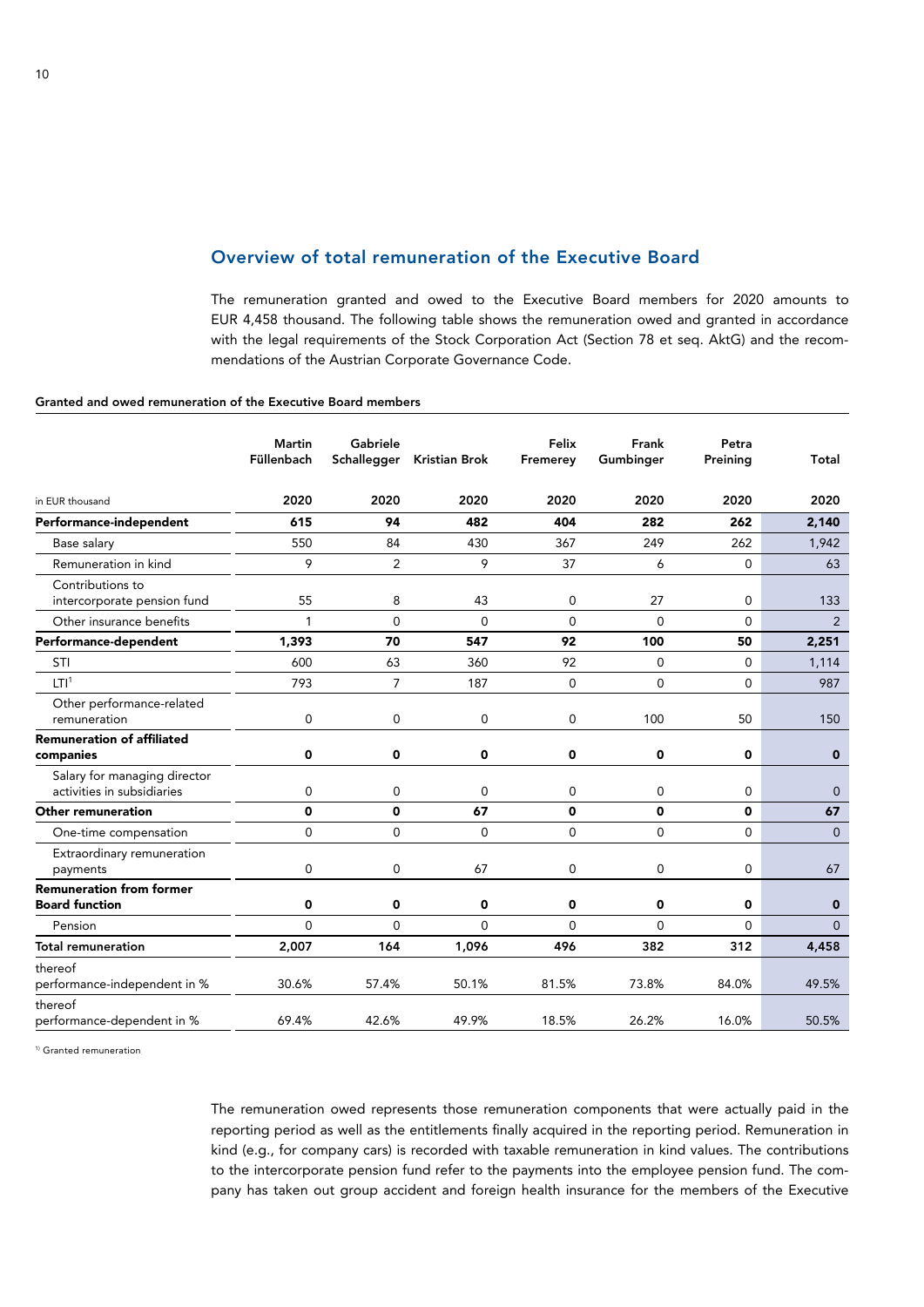Board. The related premium payments are shown in the table as other insurance benefits. In addition, the company has taken out a directors and officers (D&O) insurance policy for the members of the Executive Board. The performance-dependent remuneration for Martin Füllenbach in 2020 is characterised particularly by the fact that the 2019 tranche of the LTI has vested and has therefore been fully accrued. The total remuneration of Gabriele Schallegger is mainly determined by the pro rata consideration of her term of office, which began on 12 October 2020. The extraordinary remuneration payments for Kristian Brok relate to signing and a one-time relocation and housing allowance.

Remuneration granted includes those remuneration components that have not yet been finally determined and paid out. Allocations to provisions for severance payments and pensions are excluded. Based on the current Remuneration Policy, the LTI is the only contractual component of the reporting period at Semperit AG Holding whose final determination and payment will not take place until after the approval of the annual financial statements. Based on expected LTI target achievement levels for the 2019 and 2020 tranches, provisions totalling EUR 987 thousand were recognised in 2020.

The amounts disclosed in the annual and consolidated financial statements of Semperit AG Holding pursuant to Section 239 (1) line 4 of the Austrian Commercial Code (UGB) relate to the remuneration paid in the financial year and therefore differ from the total remuneration presented here.

The average compensation of employees on a full-time equivalent basis at Semperit AG Holding is approximately EUR 98 thousand for 2020. Semperit AG Holding is a service-providing holding company; almost all members of the Semperit Group's management bodies are employed by Semperit AG Holding.

A model deviating from the Remuneration Policy was established for the following Executive Board members:

Frank Gumbinger served as CFO until 19 March 2020. After resigning from the Executive Board at his own request in agreement with the Supervisory Board, he then continued to work for Semperit AG Holding in an advisory function until 14 August 2020. An STI totalling EUR 100 thousand was granted for this shortened period. Due to this special situation, Semperit AG Holding deviated from the Remuneration Policy and defined goals which enabled the most efficient transition possible to the successor.

As a member of the Executive Board of Semperit AG Holding, Felix Fremerey was responsible for the restructuring of the Medical Sector. As a result, Semperit AG Holding deviated from the Remuneration Policy and set separate remuneration targets for the Executive Board member correlating with the restructuring. Performance-independent components accounted for EUR 367 thousand, while performance-dependent remuneration components totalled EUR 92 thousand. The performance-dependent remuneration relates to the performance improvement of the Medical Sector. Felix Fremerey held this position since 10 September 2018 and resigned from the Executive Board by mutual agreement with the Supervisory Board on 14 August 2020; his employment contract expired as planned on 30 November 2020.

Petra Preining served as interim CFO from 20 March 2020 to 11 October 2020. Performanceindependent components accounted for EUR 262 thousand, while performance-dependent remuneration components totalled EUR 50 thousand.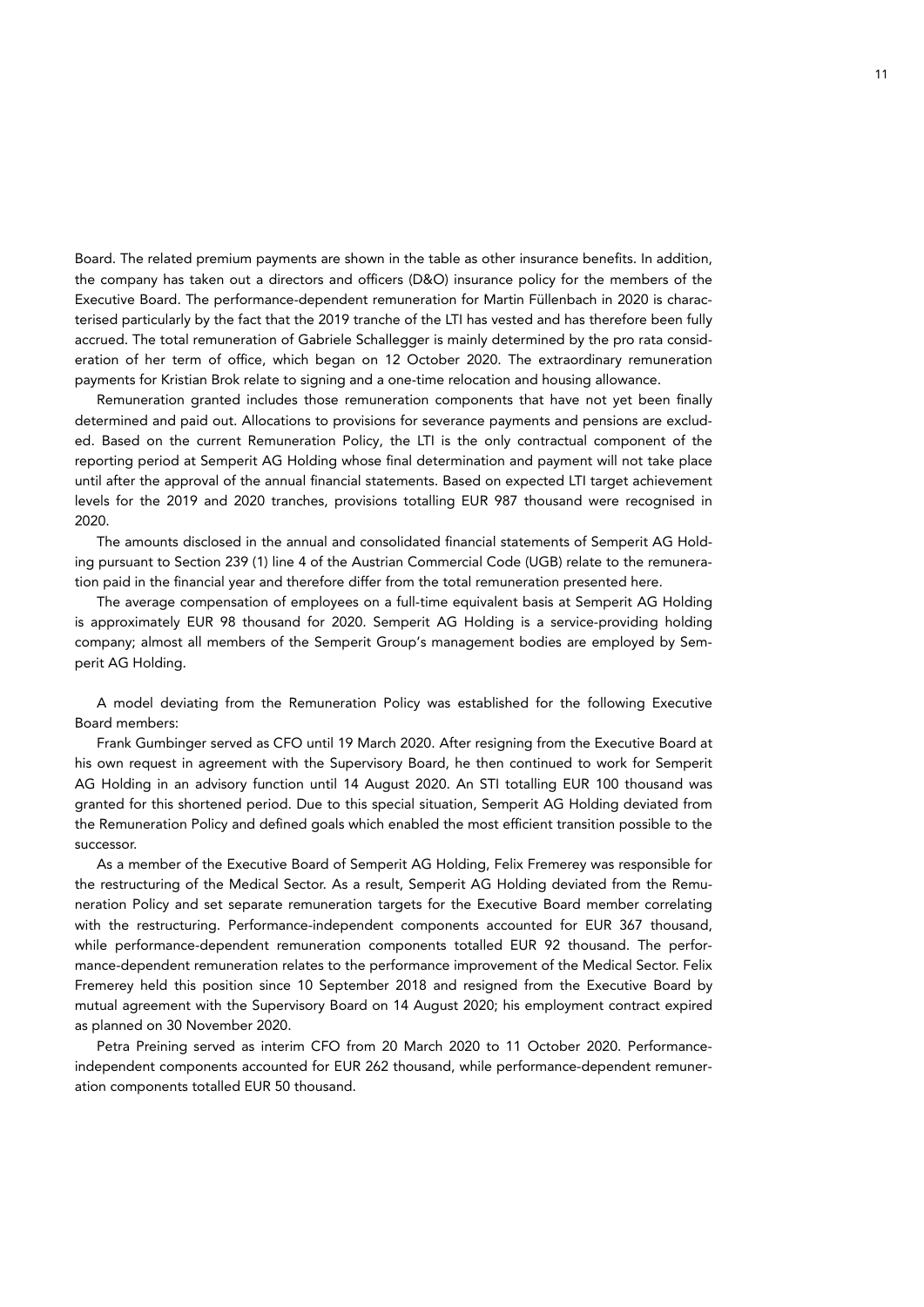### Target achievement of Short-Term Incentives (STI)

In accordance with the Remuneration Policy, the STI of Semperit AG Holding is based on the company's performance in 2020 and depends on the financial targets of Group EBITDA and Group ROCE as well as non-financial criteria. On 12 March 2020, the Remuneration Committee of the Supervisory Board determined the target values as well as the upper and lower limits for 2020, which apply uniformly to all members of the Executive Board:

| Criteria                                        | Lower<br>limit | Target<br>value | Upper<br>limit | <b>Actual value</b><br>2020 | Weighting | <b>Target</b><br>achievement |
|-------------------------------------------------|----------------|-----------------|----------------|-----------------------------|-----------|------------------------------|
| <b>EBITDA (in EUR</b><br>million)               | 16.8           | 21.0            | 25.2           | 208.6                       | 70%       | 150.0%                       |
| ROCE (in %)                                     | $-3.4%$        | $-4.2%$         | $-5.0%$        | 48.3%                       | 30%       | 150.0%                       |
| Target achievement<br>before modifier<br>(in %) |                |                 |                |                             |           | 150.0%                       |
| Modifier                                        |                |                 |                |                             |           | 1.0                          |
| Target achievement<br>after modifier (in %)     |                |                 |                |                             |           | 150.0%                       |

#### STI target achievement 2020

As a result of the pandemic-related special boom in medical protective gloves and strict and immediate cost-cutting measures to contain the negative external market shock caused by the corona pandemic in the Industrial Sector, both the upper limits for EBITDA and ROCE were significantly exceeded in 2020.

Accordingly, there is a short-term bonus entitlement of EUR 1,114 thousand for the Executive Board members in 2020.

#### STI entitlement 2020 – Executive Board members<sup>1</sup>

| in EUR thousand          | Martin<br>Füllenbach | Gabriele<br>Schallegger | Kristian Brok | Felix<br>Fremerev | Frank<br>Gumbinger |
|--------------------------|----------------------|-------------------------|---------------|-------------------|--------------------|
| Target remuneration p.a. | 400                  | 42                      | 240           | Q2                |                    |
| STI entitlement 2020     | 600                  | 63                      | 360           | 92                |                    |

1) Executive Board member Petra Preining is not listed due to a different remuneration model (see page 11 of remuneration report).

#### Target achievement of Long-Term Incentives (LTI)

The LTI of Semperit AG Holding is granted on a rolling basis, i.e., in annual tranches of three-year assessment periods. Only financial performance criteria are used for this purpose, namely the average consolidated earnings after tax (i.e., earnings after tax in the IFRS consolidated financial statements), the average consolidated ROCE and the capital market performance of the company in relation to selected peer enterprises (relative TSR).

The Company reserves the right not to make the target values, lower and upper limits for the LTI transparent in order to protect sensitive business information. The target remuneration per tranche is as follows: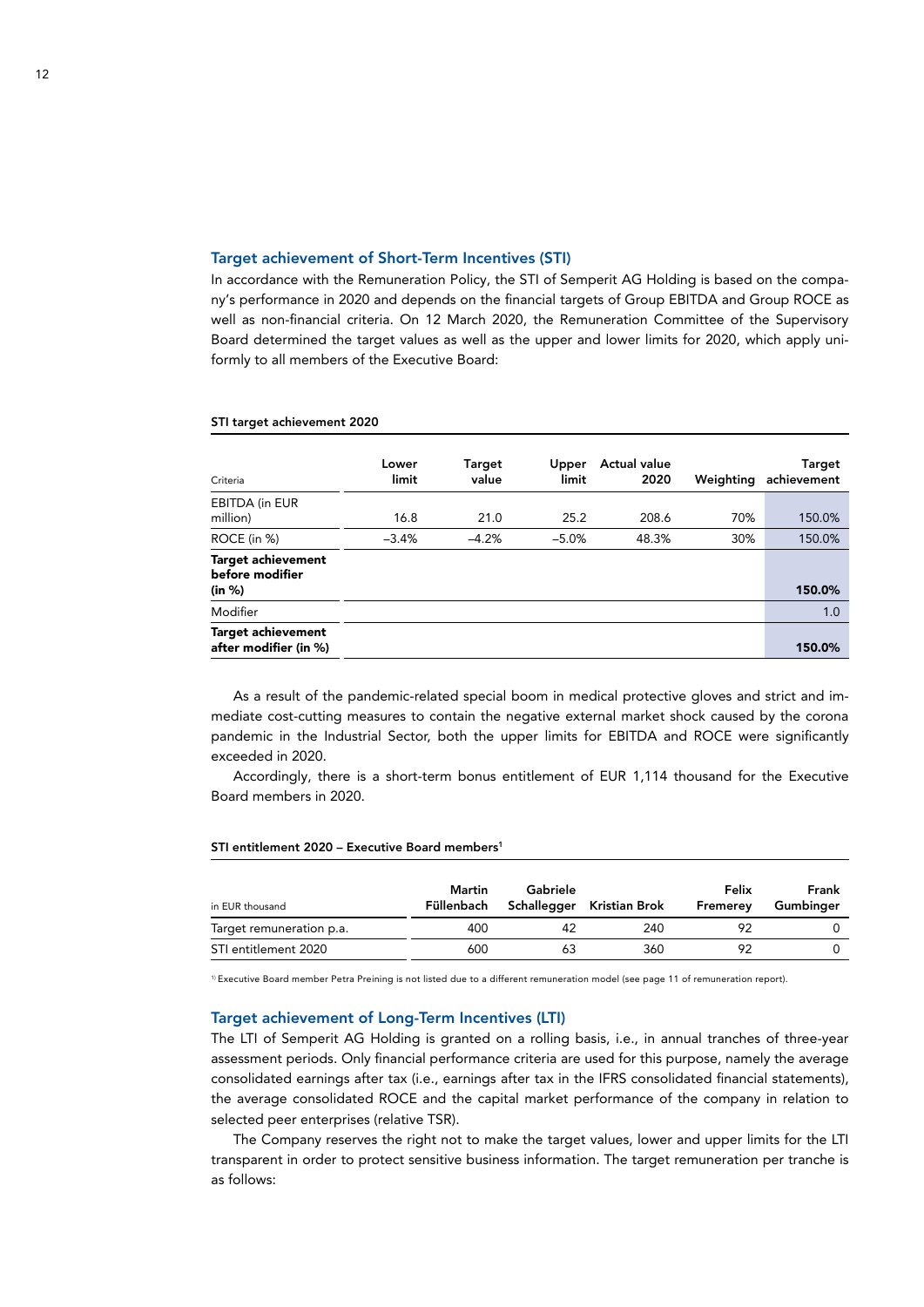#### LTI target remuneration per tranche – Executive Board members

| in EUR thousand                 | Martin | Gabriele | Füllenbach Schallegger Kristian Brok Gumbinger | Frank |
|---------------------------------|--------|----------|------------------------------------------------|-------|
| Target remuneration per tranche | 300.0  | 40.9     | 300.0                                          | n/a   |

Gabriele Schallegger has been CFO of Semperit AG Holding since 12 October 2020. The LTI target remuneration per tranche for her is generally EUR 185 thousand. For the 2020 tranche, it was determined on a pro rata temporis basis.

The tranches are generally accrued over the 3-year assessment period by forming provisions, unless the entitlement vests earlier (e.g., at the end of the employment contract). The formation of provisions is based on the best possible estimate of the LTI target achievement level of the respective tranche.

## Remuneration of former Board members

Semperit AG Holding is obliged to make contributions to a pension fund based on the base remuneration of active Executive Board members. Former Executive Board members receive the following pensions from their former Board function:

#### Overview of remuneration of former Board members

|                                                      | Rainer<br>Zellner | Horst<br>Kreutler | Horst<br>Leibenfrost | <b>Ernst Meyer</b> | Surviving<br>dependants<br>of deceased<br>former Board<br>members | Total |
|------------------------------------------------------|-------------------|-------------------|----------------------|--------------------|-------------------------------------------------------------------|-------|
| in EUR thousand                                      | 2020              | 2020              | 2020                 | 2020               | 2020                                                              | 2020  |
| Remuneration<br>from former<br><b>Board function</b> | 225               | 199               | 93                   | 71                 | 101                                                               | 689   |
|                                                      |                   |                   |                      |                    |                                                                   |       |
| Pension                                              | 225               | 199               | 93                   | 71                 | 101                                                               | 689   |
| <b>Total</b><br>remuneration                         | 225               | 199               | 93                   | 71                 | 101                                                               | 689   |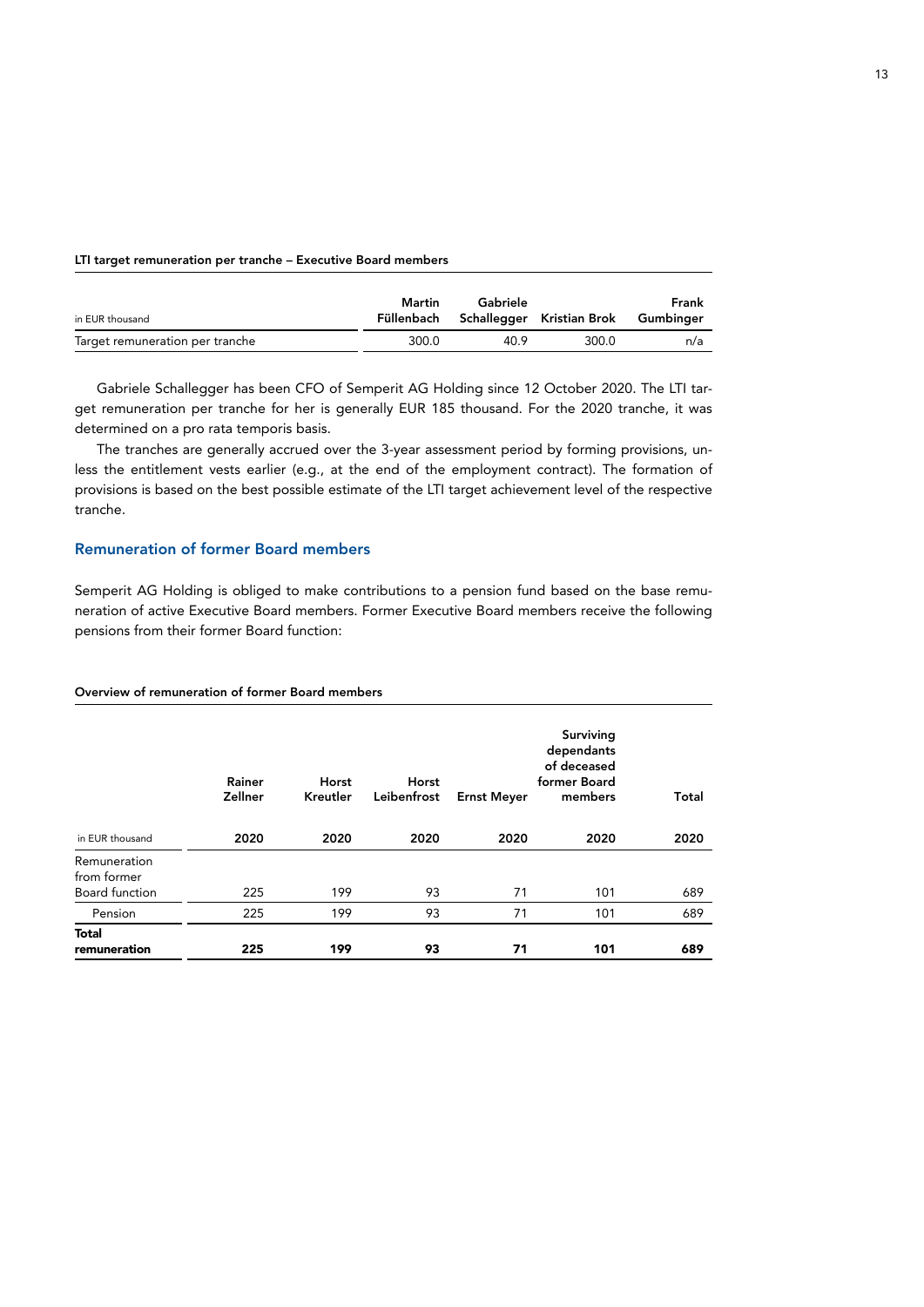## Remuneration of the Supervisory Board

The Remuneration Committee is responsible for preparation and regular review of the Remuneration Policy for Supervisory Board members. The entire Supervisory Board is responsible for setting up the Remuneration Policy for the Supervisory Board. The rules for determining the remuneration of the Supervisory Board members can be found in the Articles of Association (Section 13) of Semperit AG Holding, which are published on the company's website. Supervisory Board remuneration is determined annually by the Annual General Meeting (Section 98 of the Austrian Stock Corporation Act).

## Principles of the Remuneration Policy

Basically, the remuneration for the Supervisory Board consists of a base remuneration for work on the Supervisory Board and for membership of a committee and an attendance fee for meetings of the Supervisory Board and the committee(s). In view of the greater responsibility and the broader scope of activities the chairperson of the Supervisory Board and his/her deputy, the chairpersons of the committee(s), specific committee members and the financial expert may be granted a base remuneration that is higher than that of regular Supervisory Board members. In addition, Supervisory Board members are entitled to reimbursement of their expenses.

If Supervisory Board members take on a special task in the company, special remuneration may be granted to them by resolution of the shareholders' meeting.

To attract, motivate and retain the most suitable Supervisory Board members remuneration is defined in a performance-based manner and is in conformity with the market. When defining the remuneration in line with the market, not only Austrian but also foreign companies, currently in particular German companies, are used as benchmarks. This is necessary in order to offer attractive compensation to highly qualified foreign candidates in view of the global activities of Semperit AG Holding.

The company has taken out "Directors and Officers" (D&O) insurance for the members of the Supervisory Board.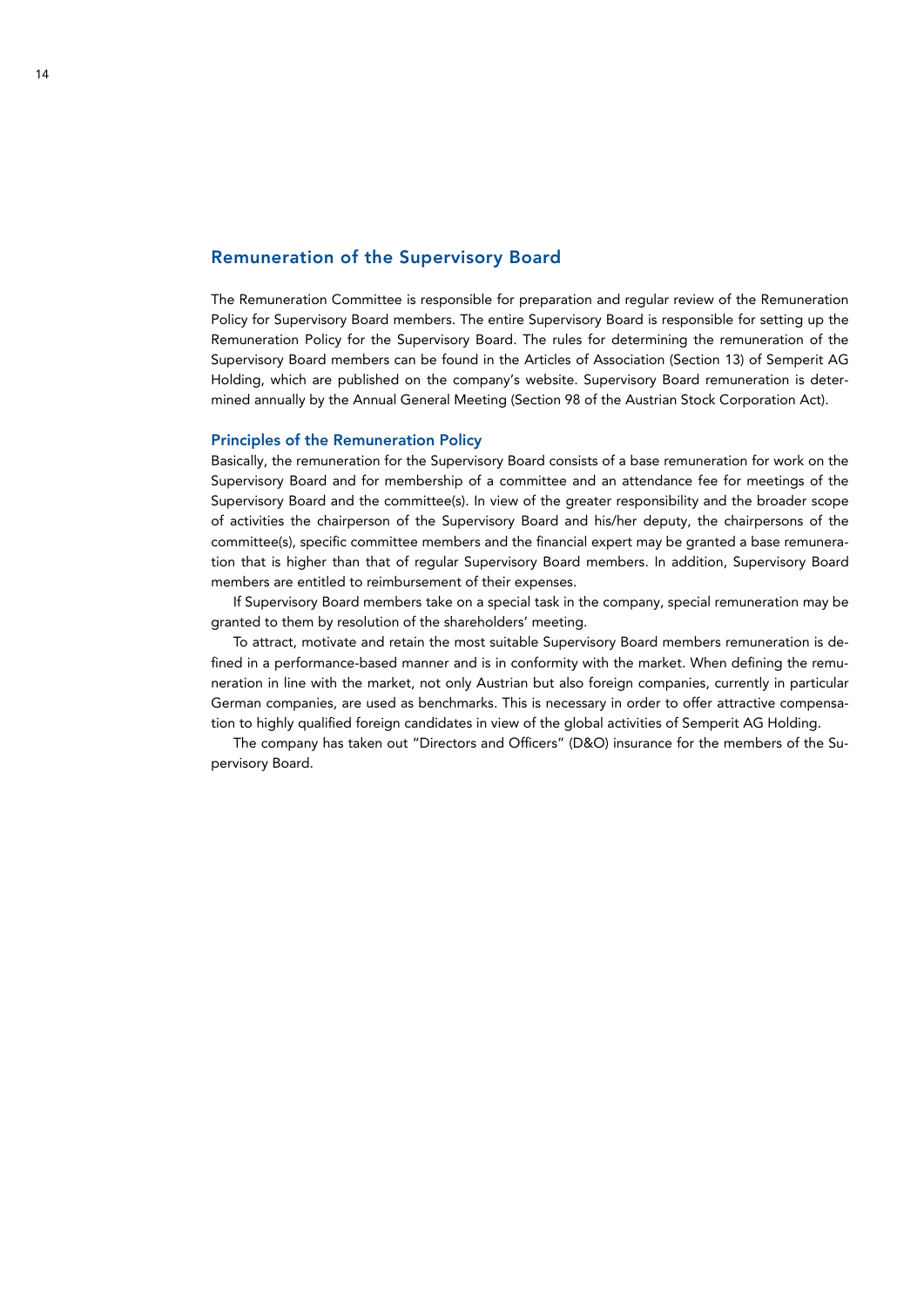## Overview of total Supervisory Board remuneration

Total remuneration of all Supervisory Board members amounts to EUR 414 thousand for 2020.

The following table shows the remuneration owed and granted in accordance with the legal requirements of the Stock Corporation Act (Section 78 et seq. AktG) and the recommendations of the Austrian Corporate Governance Code.

#### Overview of total Supervisory Board remuneration

|                           | Fixed<br>remuneration | Committee<br>activity | Attendance     | <b>Special</b><br>fees remuneration | Insurance<br>premiums | Total |
|---------------------------|-----------------------|-----------------------|----------------|-------------------------------------|-----------------------|-------|
| in EUR thousand           | 2020                  | 2020                  | 2020           | 2020                                | 2020                  | 2020  |
| Walter Koppensteiner      | 50                    | 59                    | 21             | $\mathbf 0$                         | $\Omega$              | 130   |
| Stefan Fida               | 35                    | 15                    | 13             | $\mathbf 0$                         | $\mathbf 0$           | 63    |
| Klaus F. Erkes            | 20                    | 10                    | 8              | 0                                   | 0                     | 38    |
| Astrid Skala-Kuhmann      | 20                    | 8                     | 8              | $\mathbf 0$                         | $\mathbf 0$           | 36    |
| <b>Birgit Noggler</b>     | 20                    | 38                    | 14             | $\mathbf 0$                         | $\Omega$              | 72    |
| Petra Preining            | 10                    | 6                     | 7              | $\mathbf 0$                         | 0                     | 23    |
| Herbert Ortner            | 8                     | 2                     | 2              | $\mathbf 0$                         | $\mathbf 0$           | 12    |
| Claus Möhlenkamp          | 8                     | 2                     | $\overline{2}$ | $\mathbf 0$                         | $\mathbf 0$           | 12    |
| Peter Edelmann            | 7                     | $\Omega$              |                | $\mathbf 0$                         | $\mathbf 0$           | 8     |
| Patrick Prügger           | 12                    | 3                     | 5              | $\mathbf 0$                         | $\mathbf 0$           | 20    |
| <b>Total remuneration</b> | 190                   | 143                   | 81             | 0                                   | 0                     | 414   |

On 9 January 2020, Peter Edelmann resigned from his position as Chairman of the Supervisory Board and from all functions in Supervisory Board committees of Semperit AG Holding with immediate effect but remained a member of the Supervisory Board until 24 April 2020. Walter Koppensteiner, who has been a member of the Supervisory Board of Semperit AG Holding since 2012, was elected Chairman of the Supervisory Board. Petra Preining was an interim member of the Executive Board (Chief Financial Officer, CFO) from 20 March 2020 to 11 October 2020; her Supervisory Board mandate was suspended during her term of office as interim Chief Financial Officer. Patrick Prügger resigned from his mandate on 22 July 2020. Claus Möhlenkamp and Herbert Ortner were elected to the Supervisory Board on 22 July 2020.

In accordance with the provision in Section 110 para. 3 ArbVG, the employee representatives on the Supervisory Board do not receive any remuneration; they exercise their function voluntarily and are entitled to reimbursement of reasonable cash expenses.

### Information on share-based remuneration

The remuneration of the Supervisory Board is designed to promote the business strategy and longterm development of the company by taking into account the responsibilities and scope of activities of the individual Supervisory Board members as well as the economic situation of the company. In order to ensure an unbiased supervision of the management by the Supervisory Board, no variable remuneration, bonuses or share-based remuneration is granted to the members of the Supervisory Board – this prevents alignment with the interests of the Executive Board.